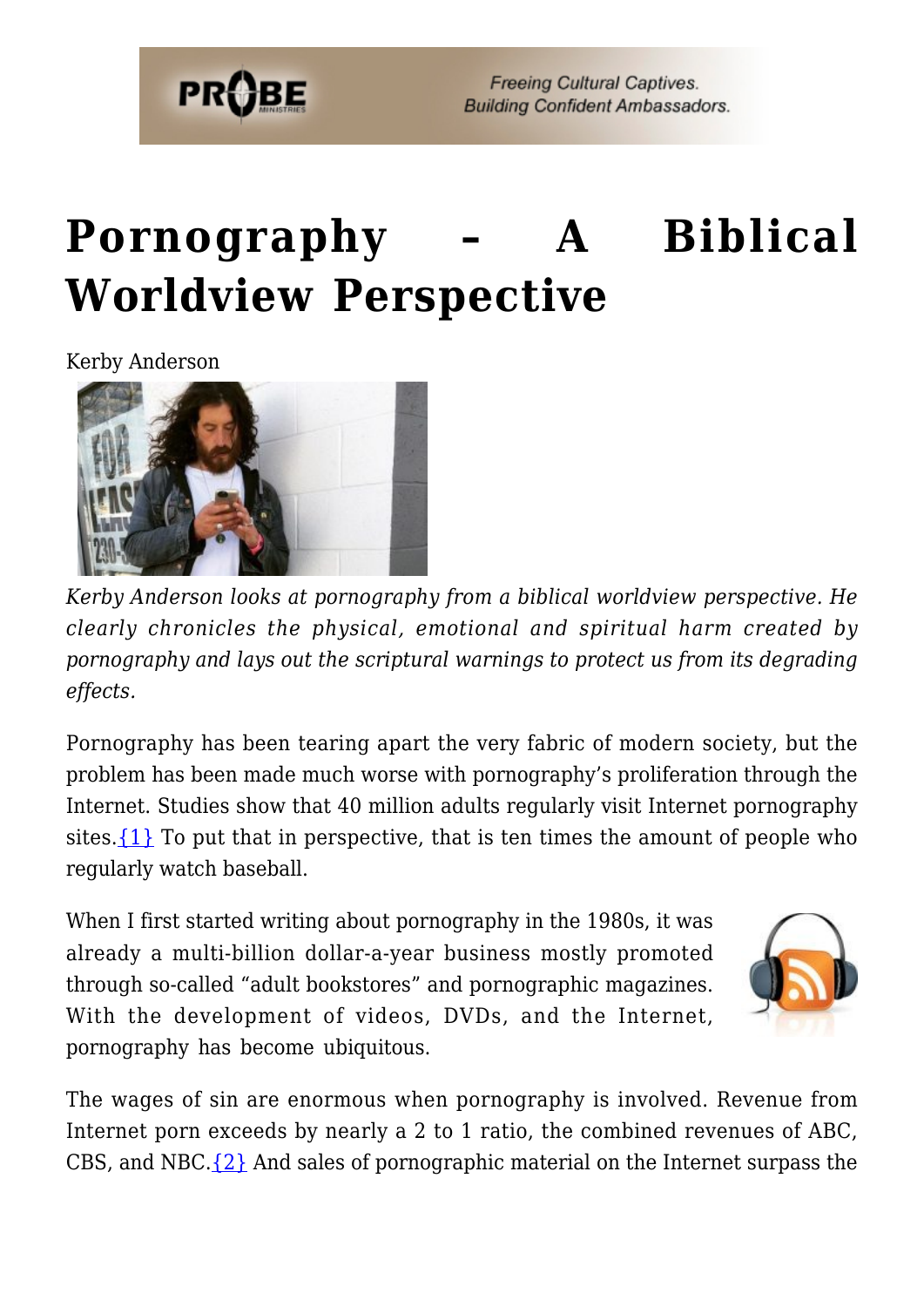

cumulative sales of all other products sold online. $\{3\}$ 

The current estimate is the there are over 4 million pornographic websites representing almost 400 million pages of pornographic material. $\{4\}$ 

Pornography is not just something a few men view in the late hours in the privacy of their homes. At least 70 percent of porn is downloaded during work hours (9 am to 5 pm). A percentage of those who do so admit to accessing pornography at work.

And pornography also affects those in church. According to *Leadership Journal*, 40 percent of pastors admit to visiting a pornographic website.[{5}](#page-7-4) And at one Promise Keepers Convention, 53 percent of men admitted to visiting a porn site the week before.[{6}](#page-7-5)

The impact pornography is having on young people is alarming. It used to be that when you would ask someone when they first saw pornography they would tell you a story about seeing a porn magazine at a friend's house when they were in middle school or high school. Now a child in grade school has already seen images that were only available in an adult bookstore a few years ago. At one time these images were inaccessible to youth; now they are merely a mouse click away. The average age of first exposure to Internet pornography is 11 years old. And the largest consumer of Internet pornography is the 12-17 age group.  $\{7\}$ 

How should we define pornography? What is the effect on individuals and society? And what is a biblical perspective on this? I deal with each of these questions in detail in my book, *Christians Ethics in Plain Language*.[{8}](#page-7-7) In the next section, we address some of these questions.

## **Definition and Types of Pornography**

How should we define pornography? Pornography has been defined as material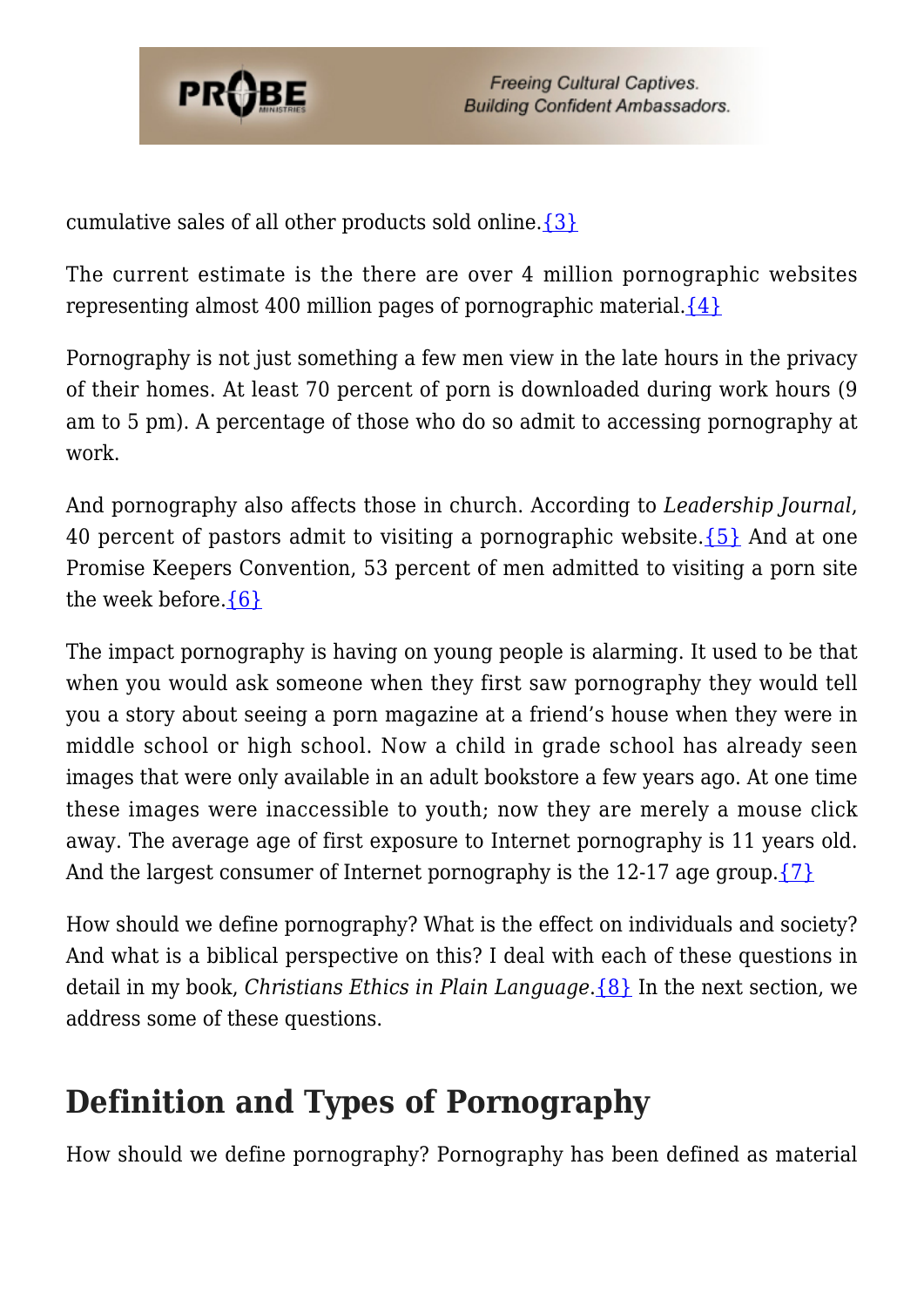

that "is predominantly sexually explicit and intended primarily for the purpose of sexual arousal." Hard-core pornography "is sexually explicit in the extreme, and devoid of any other apparent content or purpose." $\{9\}$ 

Another important term is obscenity. In the 1973 Supreme Court case of *Miller v. California*, the justices set forth a three-part test to define obscenity: [{10}](#page-8-1)

(a) The average person, applying contemporary community standards, would find the work, taken as a whole, appeals to the prurient interest.

(b) The work depicts or describes, in a patently offensive way, sexual conduct specifically defined by the applicable state law, and

(c) The work, taken as a whole, lacks serious literary, artistic, political, or scientific value.

What are the types of pornography? The first type of pornography is adult magazines, which are primarily directed toward adult male readers. The magazines with the widest distribution (*Playboy* and *Penthouse*) do not violate the *Miller* standards of obscenity and thus can be legally distributed.

The second type of pornography is video. Videocassettes or DVDs are rented or sold in most adult bookstores and the Internet. They have become a growth industry for pornography.

The third type of pornography is motion pictures. Ratings standards are being relaxed, and many pornographic movies are being shown and distributed carrying R and NC-17 ratings. Many of these so-called "hard R" rated films would have been considered obscene just a few decades ago.

A fourth type of pornography is television. As in motion pictures, standards for commercial television have been continuously lowered. But cable television poses an even greater threat. The Federal Communications Commission does not regulate cable in the same way it does public access stations. Thus, many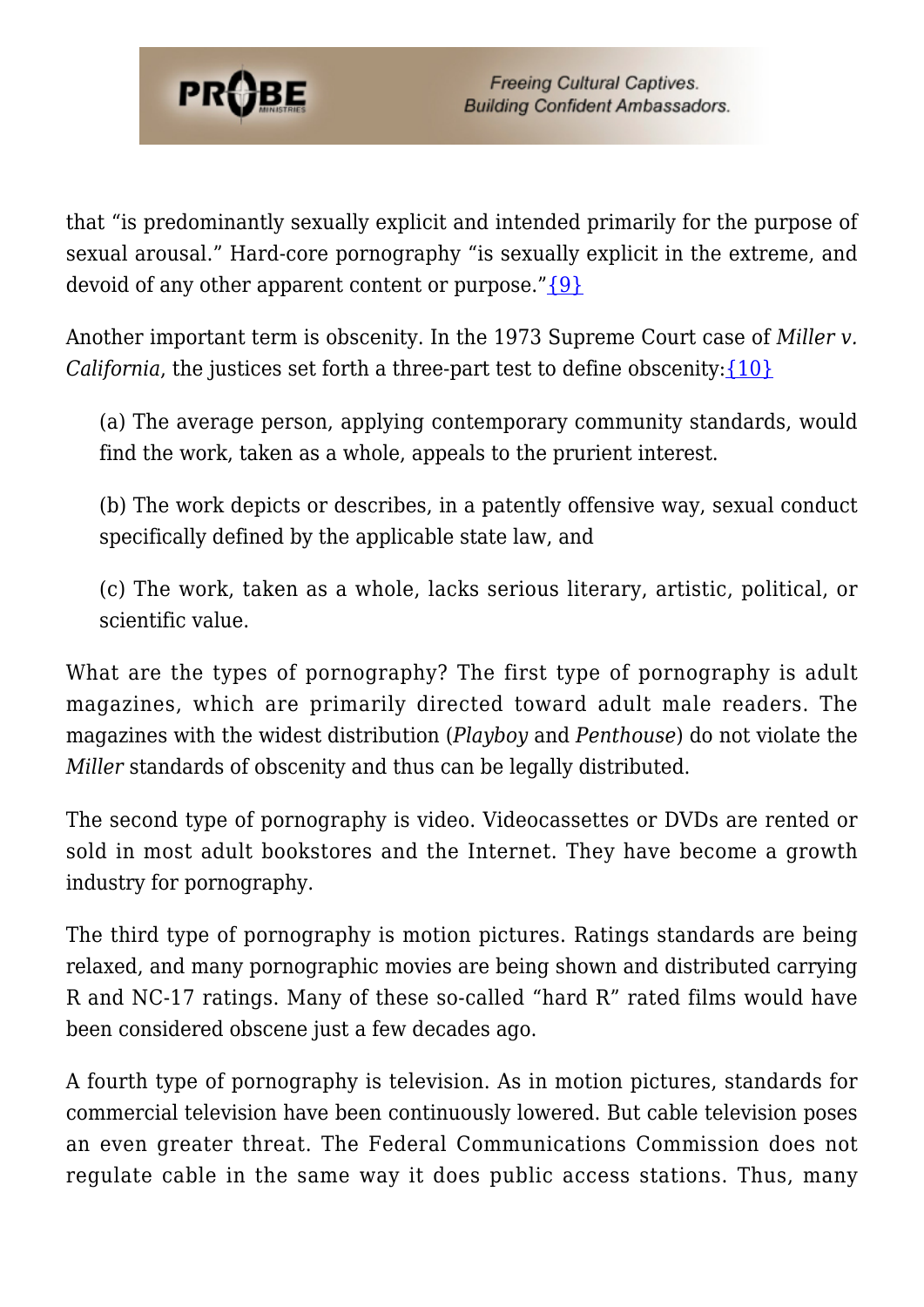

pornographic movies are shown on cable television.

A fifth type of pornography is audio porn, which includes "Dial-a-porn" telephone calls, the second fastest growth market of pornography. Although most of the messages are within the *Miller* definition of obscenity, these businesses continue to thrive and are often used by children.

A sixth type of pornography is "cyberporn," or Internet pornography. Virtually anyone can download and view hard-core pictures, movies, online chat, and even live sex acts through the Internet.

#### **Addiction to Pornography**

Victor Cline, a psychologist, documented how men become addicted to pornographic materials, then begin to desire more explicit or deviant material, and finally act out what they have seen. $\{11\}$  He maintained "that memories of experiences that occurred at times of emotional arousal (which could include sexual arousal) are imprinted on the brain by epinephrine, an adrenal gland hormone, and are difficult to erase. This may partly explain pornography's addicting effect." ${12}$ 

Other research showed that biochemical and neurological responses in individuals who are aroused release the adrenal hormone epinephrine in the brain, which is why one can remember pornographic images seen years before. In response to pleasure, nerve endings release chemicals that reinforce the body's own desire to repeat the process.[{13}](#page-8-4) Kimberly Young, an authority on Internet addiction, found that 90 percent of those who became addicted to cyberporn became addicted to the two-way communication functions: chat rooms, newsgroups, and e-mail.  ${14}$ 

Psychologists identified a five-step pattern in pornographic addiction. The first step is *exposure*. Addicts have been exposed to pornography in many ways,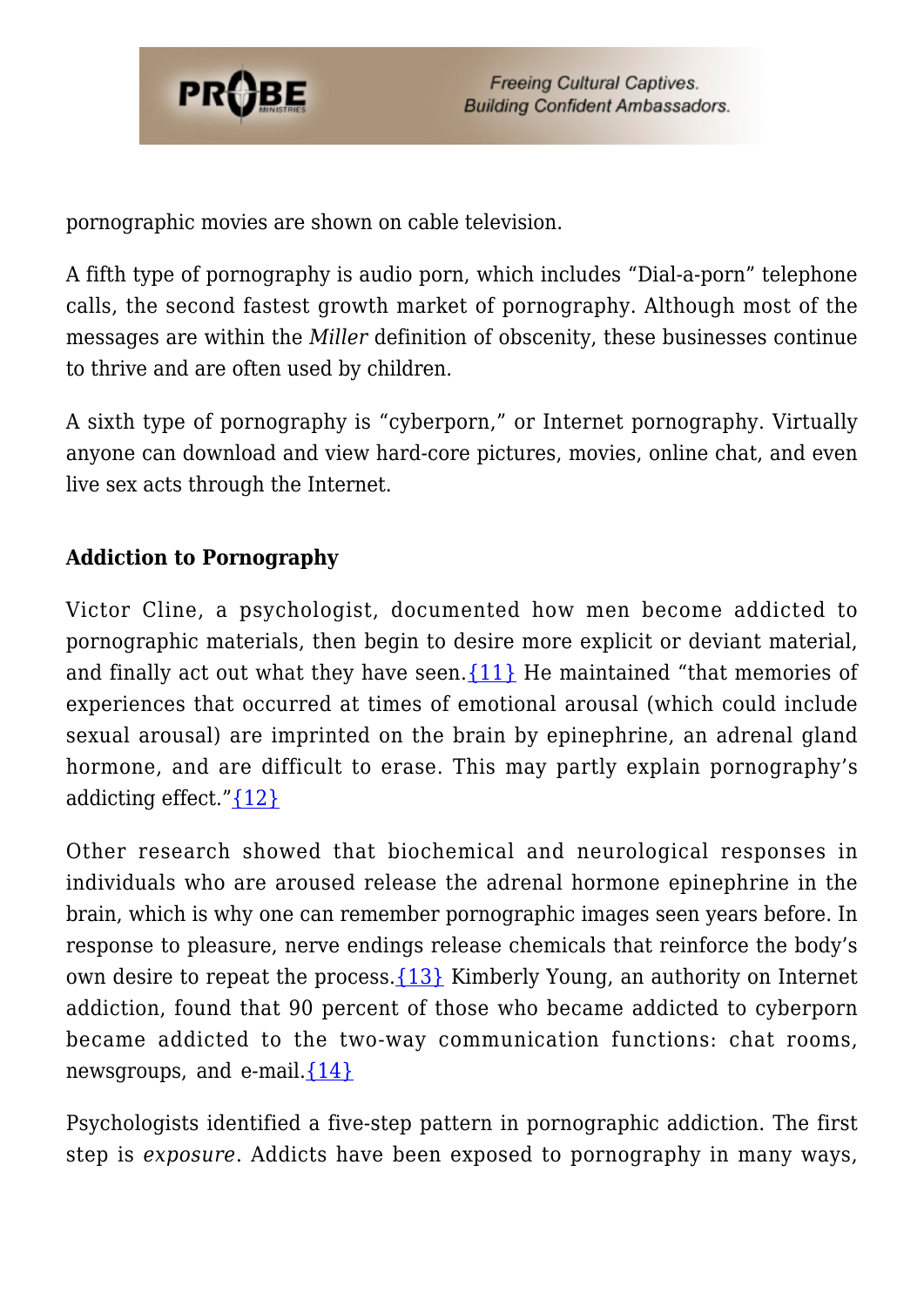

ranging from sexual abuse as children to looking at widely available pornographic magazines.

The second step is *addiction*. People who continually expose themselves to pornography "keep coming back for more and more" in order to get new sexual highs. James L. McCough of the University of California at Irvine said that "experiences at times of emotional or sexual arousal get locked in the brain by the chemical epinephrine and become virtually impossible to erase.["{15}](#page-8-6)

A third step is *escalation.* Previous sexual highs become more difficult to attain; therefore users of pornography begin to look for more exotic forms of sexual behavior to bring them stimulation.

A fourth step is *desensitization*. What was initially shocking becomes routine. Shocking and disgusting sexual behavior is no longer avoided but is sought out for more intense stimulation. Concern about pain and degradation get lost in the pursuit of the next sexual experience.

A fifth step is *acting out fantasies*. People do what they have seen and find pleasurable. Not every pornography addict will become a serial murderer or a rapist. But many do look for ways to act out their sexual fantasies

In my book *Christian Ethics in Plain Language*, I discuss in further detail the issue of pornographic addiction as well as describe the social and psychological effects of pornography.

## **Social Effects**

Defining the social effects of pornography has been difficult because of some of the prevailing theories of its impact. One theory was that pornography actually performs a positive function in society by acting like a "safety valve" for potential sexual offenders.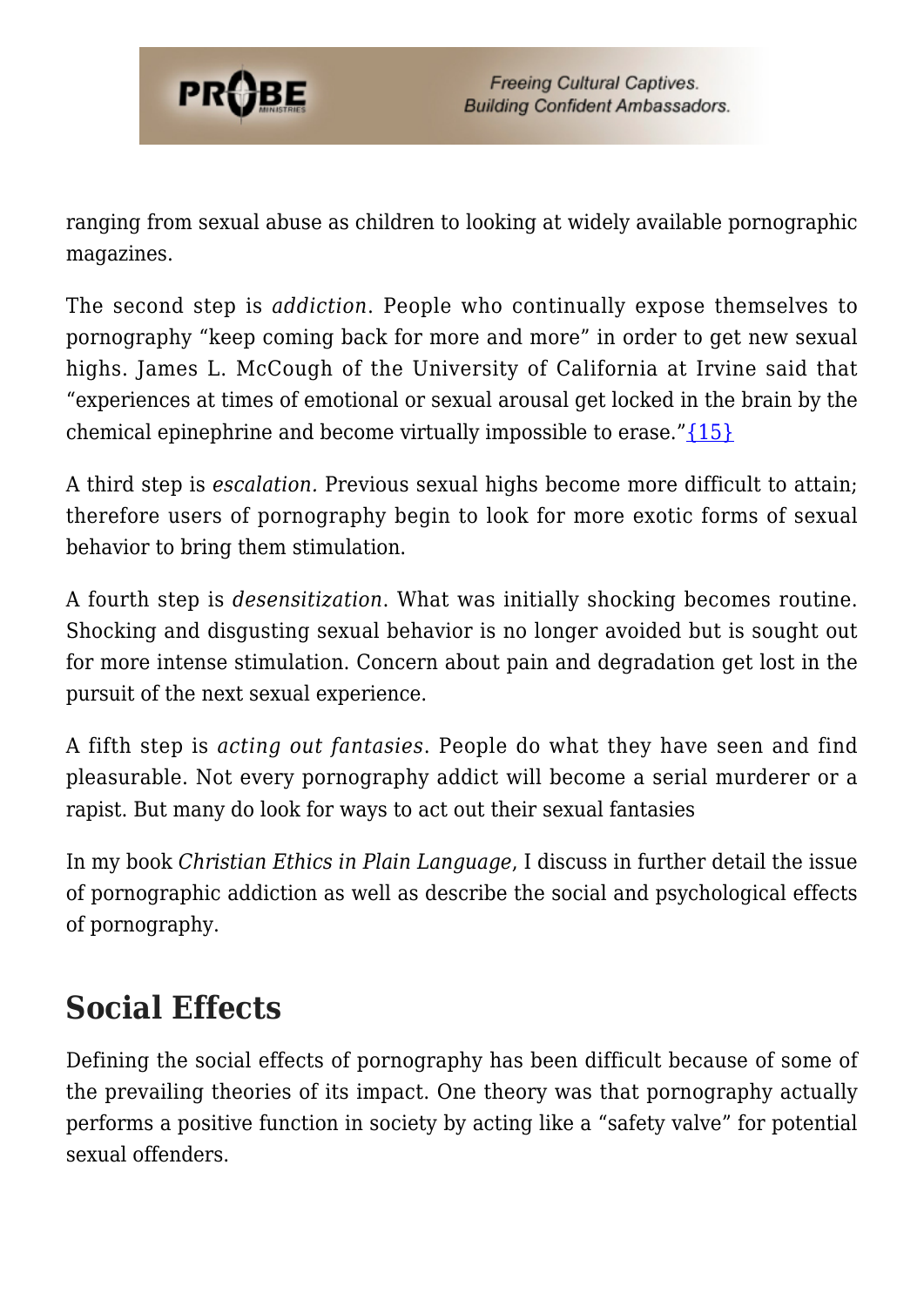

**Freeing Cultural Captives. Building Confident Ambassadors.** 

The most famous proponent of this theory was Berl Kutchinsky, a criminologist at the University of Copenhagen. His famous study on pornography found that when the Danish government lifted restrictions on pornography, the number of sex crimes decreased.[{16}](#page-8-7) Therefore, he concluded that the availability of pornography siphons off dangerous sexual impulses. But when the data for his "safety-valve" theory was further evaluated, many of his research flaws began to show.

For example, Kutchinsky failed to distinguish between different kinds of sex crimes (such as rape and indecent exposure) and instead merely lumped them together, effectively masking an increase in rape statistics. He also failed to consider that increased tolerance for certain crimes (public nudity and sex with a minor) may have contributed to a drop in the reported crimes.

Proving cause and effect in pornography is virtually impossible because, ethically, researchers cannot do certain kinds of research. As Dolf Zillman said, "Men cannot be placed at risk of developing sexually violent inclinations by extensive exposure to violent or nonviolent pornography, and women cannot be placed at risk of becoming victims of such inclinations." $\{17\}$ 

Nevertheless, a number of compelling statistics suggest that pornography does have profound social consequences. For example, of the 1,400 child sexual molestation cases in Louisville, Kentucky, between July 1980 and February 1984, adult pornography was connected with each incident and child pornography with the majority of them.  $\{18\}$ 

Extensive interviews with sex offenders (rapists, incest offenders, and child molesters) have uncovered a sizable percentage of offenders who use pornography to arouse themselves before and during their assaults[.{19}](#page-8-10) Police officers have seen the impact pornography has had on serial murders. In fact, pornography consumption is one of the most common profile characteristics of serial murders and rapists. ${20}$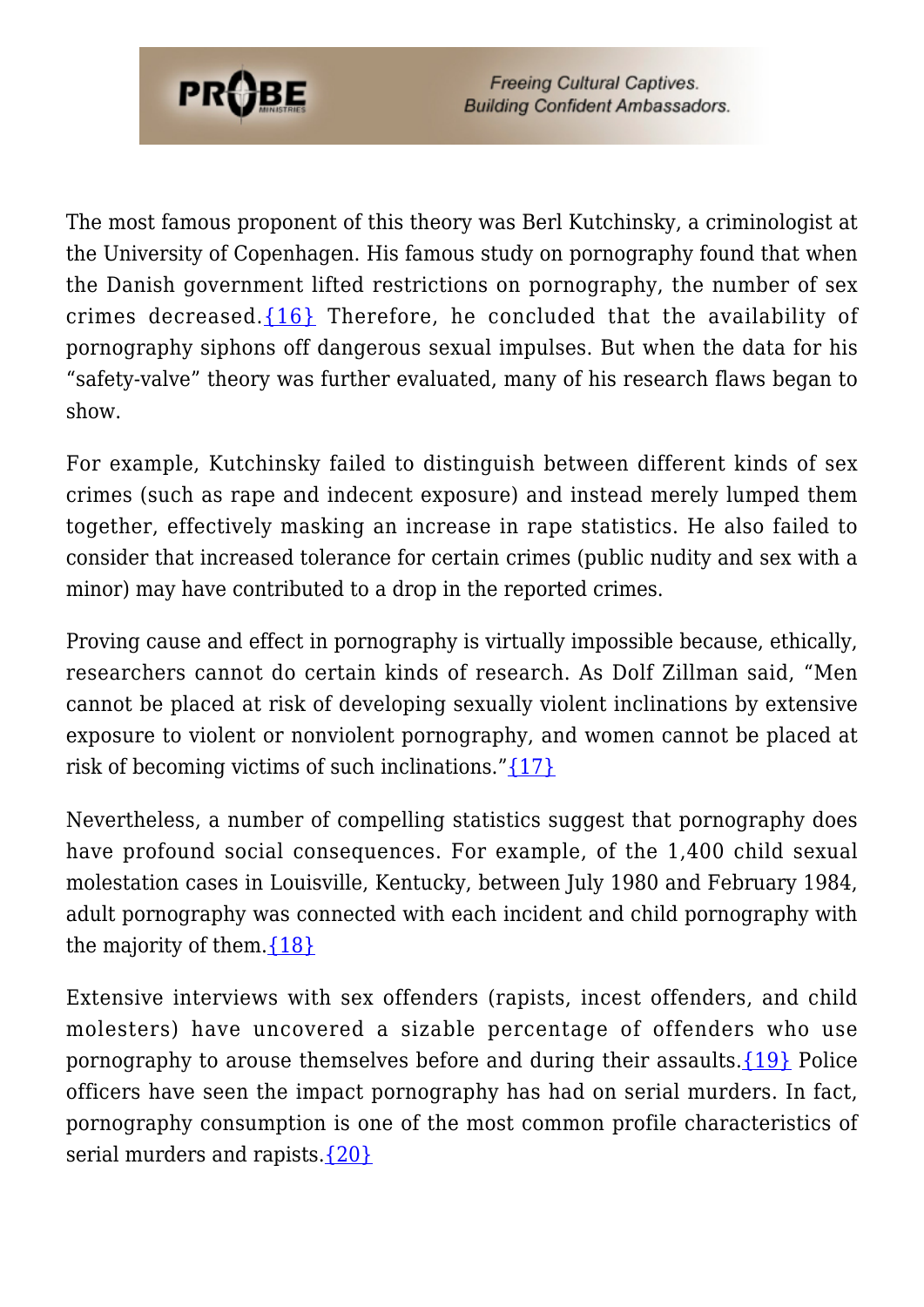

Professor Cass Sunstein, writing in the *Duke Law Journal*, said that some sexual violence against women "would not have occurred but for the massive circulation of pornography." Citing cross-cultural data, he concluded, "The liberalization of pornography laws in the United States, Britain, Australia, and the Scandinavian countries has been accompanied by a rise in reported rape rates. In countries where pornography laws have not been liberalized, there has been a less steep rise in reported rapes. And in countries where restrictions have been adopted, reported rapes have decreased." $\{21\}$ 

## **Biblical Perspective**

God created men and women in His image (Gen. 1:27) as sexual beings. But because of sin in the world (Rom. 3:23), sex has been misused and abused (Rom. 1:24-25).

Pornography attacks the dignity of men and women created in the image of God. Pornography also distorts God's gift of sex which should be shared only within the bounds of marriage (1 Cor. 7:2-3). When the Bible refers to human sexual organs, it often employs euphemisms and indirect language. Although there are some exceptions (a woman's breasts and womb are sometimes mentioned), generally Scripture maintains a basic modesty towards a man's or woman's sexual organs.

Moreover, Scripture specifically condemns the practices that result from pornography such as sexual exposure (Gen. 9:21-23), adultery (Lev. 18:20), bestiality (Lev. 18:23), homosexuality (Lev. 18:22 and 20:13), incest (Lev. 18:6-18), and prostitution (Deut. 23:17-18).

A biblical perspective of human sexuality must recognize that sexual intercourse is exclusively reserved for marriage for the following purposes. First, it establishes the one-flesh union (Gen. 2:24-25; Matt. 19:4-6). Second, it provides for sexual intimacy within the marriage bond. The use of the word "know" indicates a profound meaning of sexual intercourse (Gen. 4:1). Third, sexual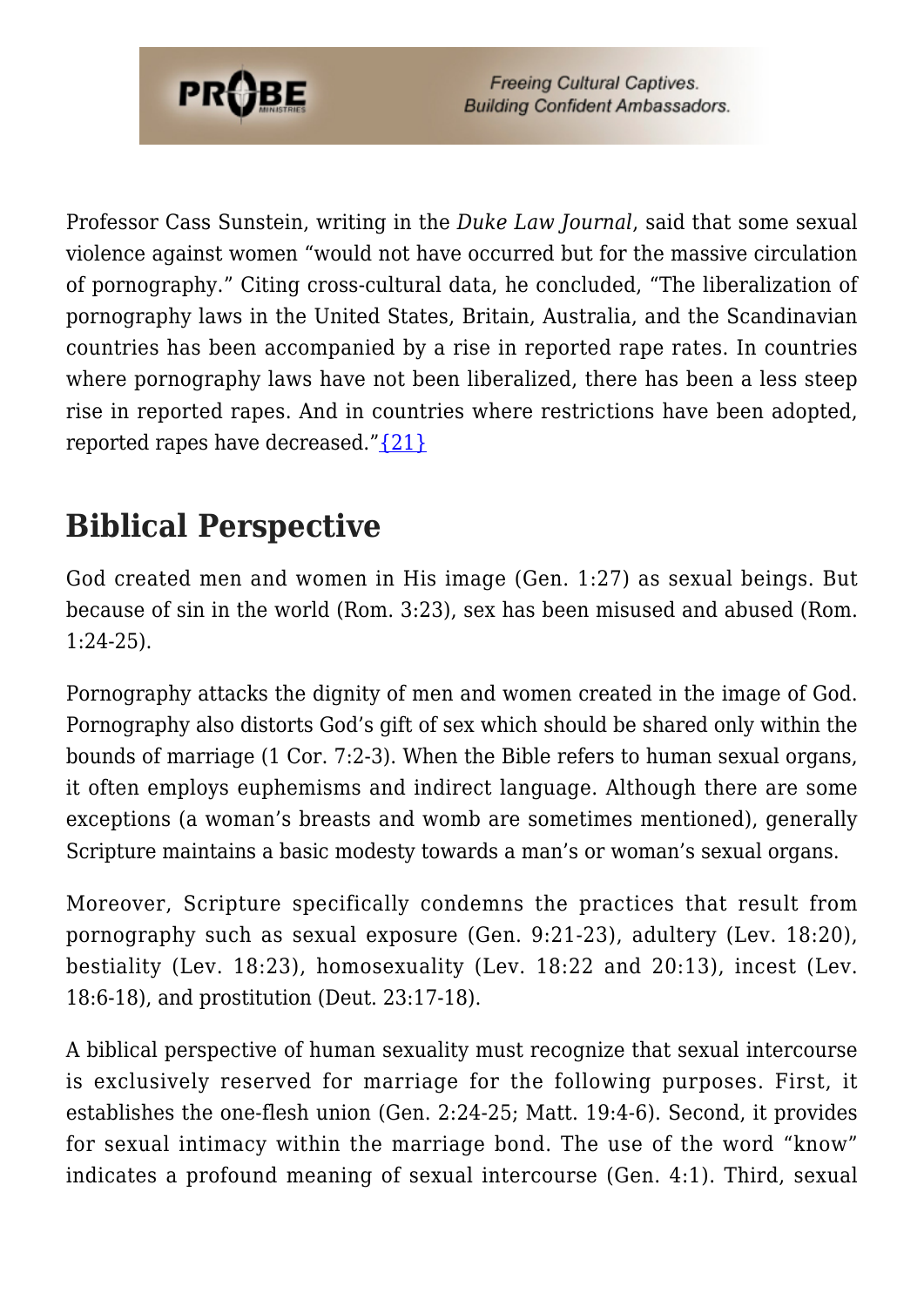

intercourse is for the mutual pleasure of husband and wife (Prov. 5:18-19). Fourth, sexual intercourse is for procreation (Gen. 1:28).

The Bible also warns against the misuse of sex. Premarital and extramarital sex is condemned (1 Cor. 6:13-18; 1 Thess. 4:3). Even thoughts of sexual immorality (often fed by pornographic material) are condemned (Matt. 5:27-28).

Moreover, Christians must realize that pornography can have significant harmful effects on the user. These include: a comparison mentality, a performance-based sexuality, a feeling that only forbidden things are sexually satisfying, increased guilt, decreased self concept, and obsessive thinking.

Christians, therefore, must do two things. First, they must work to keep themselves pure by fleeing immorality (1 Cor. 6:18) and thinking on those things which are pure (Phil. 4:8). As a man thinks in his heart, so is he (Prov. 23:7). Christians must make no provision for the flesh (Rom. 13:14). Pornography will fuel the sexual desire in abnormal ways and can eventually lead to even more debase perversion. We, therefore, must "abstain from fleshly lusts which war against the soul" (1 Peter 2:11). Second, Christians must work to remove the sexual perversion of pornography from society.

#### **Notes**

<span id="page-7-0"></span>1. Mark Penn, *Microtrends: The Small Forces Behind Tomorrow's Big Changes* (NY: Twelve, 2007), 276.

<span id="page-7-1"></span>2. Ibid., 277.

<span id="page-7-2"></span>3. George Barna, *Boiling Point: Monitoring Cultural Shifts in the 21st Century* (Ventura, CA: Regal, 2003), 223.

<span id="page-7-3"></span>4. Truth in Porn, www.truthinporn.org.

<span id="page-7-4"></span>5. The Leadership survey on Pastors and Internet Pornography, 1 January 2001, [http://ctlibrary.com/9582.](http://ctlibrary.com/9582)

- <span id="page-7-5"></span>6. *Today's Christian Woman*, September/October 2003.
- <span id="page-7-7"></span><span id="page-7-6"></span>7. Truth in Porn.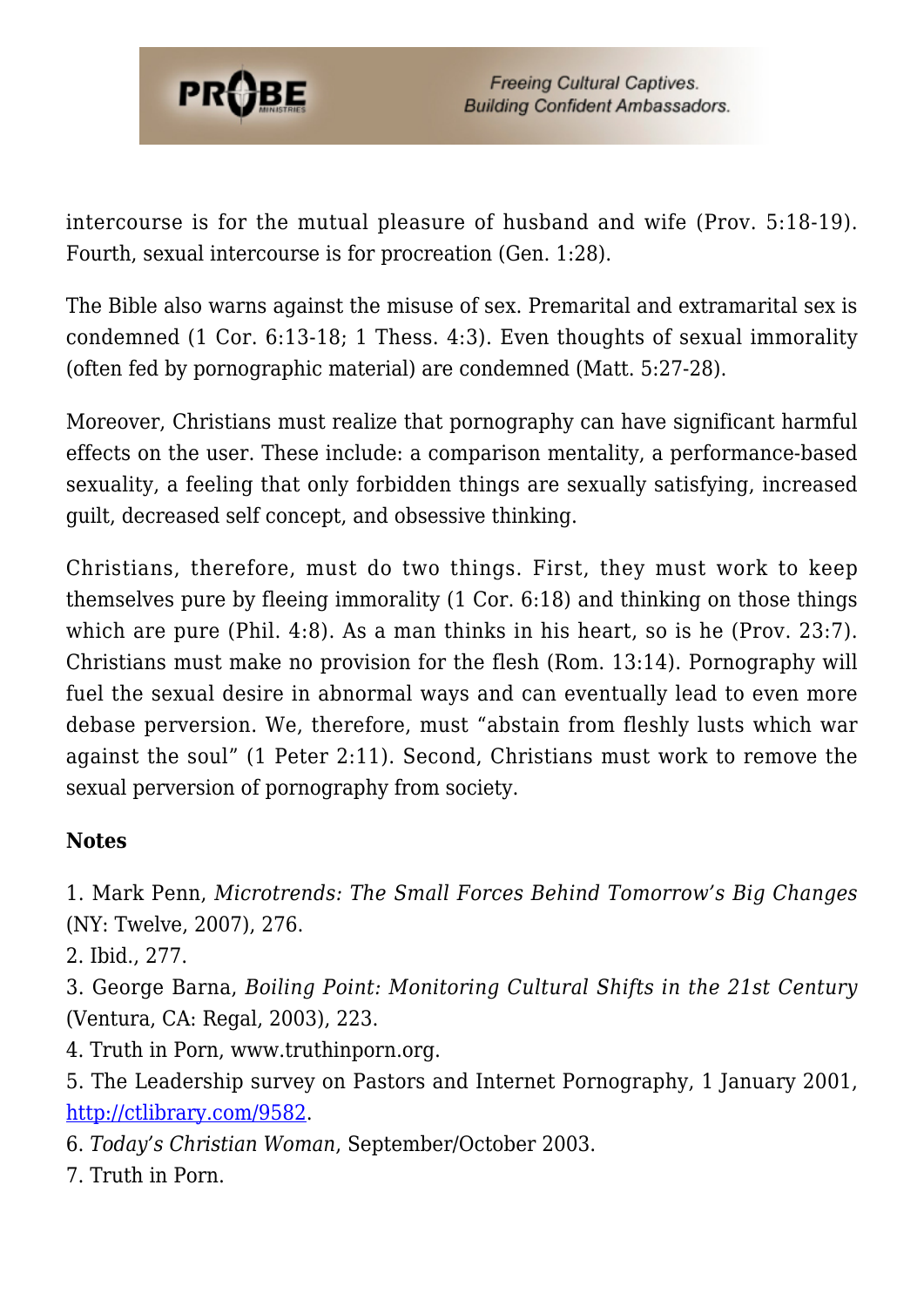

8. Kerby Anderson, *Christian Ethics in Plain Language* (Nashville, TN: Thomas Nelson, 2005), chapter 11.

<span id="page-8-0"></span>9. Michael McManus, ed., *Final Report of the Attorney General's Commission on Pornography* (Nashville: Rutledge Hill, 1986), 8.

<span id="page-8-1"></span>10. *Miller v. California*, 413 US 15, 47 (1973).

<span id="page-8-2"></span>11. Victor Cline, *Where Do You Draw the Line?* (Provo, UT: Brigham Young University Press, 1974).

<span id="page-8-3"></span>12. Victor B. Cline, *Pornography's Effects on Adults and Children* (New York: Morality in Media, 1990), 11.

<span id="page-8-4"></span>13. J. L. McGaugh, "Preserving the Presence of the Past," *American Psychologist,* February 1983, 161.

<span id="page-8-5"></span>14. Kimberley Young, Paper presented to 1997 convention of the American Psychological Association. A full treatment can be found in Kimberley Young, *Caught in the Net: How to Recognize the Signs of Internet Addiction-and a Winning Strategy for Recovery* (New York: John Wiley & Sons, Inc. 1998).

<span id="page-8-6"></span>15.Quoted in Kenneth Kantzer, "The Power of Porn," *Christianity Today,* 7 February 1989, 18.

<span id="page-8-7"></span>16. Berl Kutchinsky, "The Effect of Easy Availability of Pornography on the Incidence of Sex Crimes: The Danish Experience," *Journal of Social Issues* 29 (1973): 163-81.

<span id="page-8-8"></span>17. Dolf Zillman, "Pornography Research and Public Policy," in *Pornography: Research Advances and Policy Considerations*, ed. Dolf Zillman and Jennings Bryant (New York: Academic, 1989), 387-88.

<span id="page-8-9"></span>18. Testimony by John B. Rabun, deputy director of the National Center for Missing and Exploited children, before the Subcommittee on Juvenile Justice of the Senate Judiciary Committee, 12 September 1984.

<span id="page-8-10"></span>19. W. Marshall, "Pornography and Sex Offenders," in *Pornography: Research Advances and Policy Considerations.*

<span id="page-8-11"></span>20. *The Men Who Murdered*, FBI Law Enforcement Bulletin, August 1985.

<span id="page-8-12"></span>21. Cass R. Sunstein, "Pornography and the First Amendment," *Duke Law Journal,* September 1986, 595.